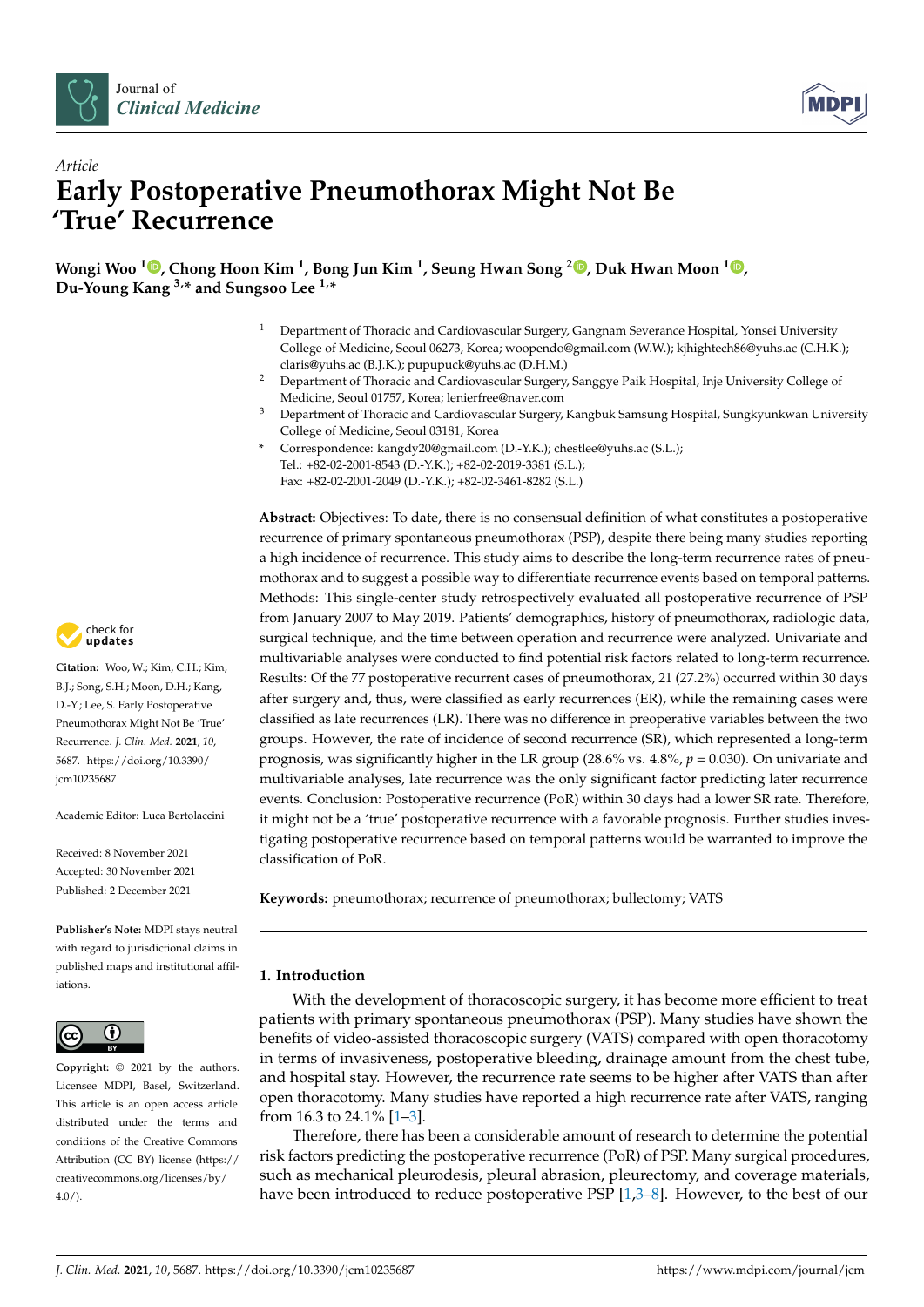knowledge, a study about patients with PoR and their long-term recurrence-free survival has not yet been investigated.

In addition, there is currently no clearly established and consensual definition of what constitutes a recurrence of pneumothorax after surgery  $[8,9]$  $[8,9]$ . When previous studies classified recurrence, they lacked a clear explanation about the timing, or time pattern, of PoR. Therefore, our study tried to suggest a new classification system of PoR and described the time pattern of PoR. In addition, we evaluated the risk factors related to second recurrence (SR) to obtain a better understanding of the long-term prognosis of PoR of PSP.

## **2. Methods**

We retrospectively reviewed patients who experienced PoR of PSP from January 2007 to May 2019 in our institution. Patients with underlying lung diseases, secondary pneumothorax, catamenial pneumothorax, Marfan syndrome, or iatrogenic pneumothorax were excluded. This study received approval from the Institutional Review Board of Gangnam Severance Hospital (approval NO. 3-2021-0219). Patients' consent was waived because this retrospective study did not affect any clinical decisions or treatments. We reviewed patients' demographic data (age, sex, height, weight, smoking status, prior history of pneumothorax, etc.), radiologic images on computed tomography (pre-existing bullae), and other operative data on electrical medical records (EMR).

#### *2.1. Inclusion Criteria and Definition of Terms*

After having surgery for pneumothorax, patients' chest X-rays (CXR) were evaluated to determine whether the operated lung was fully expanded. If there was any unexpanded space after the chest-tube removal, serial CXRs were undertaken for 24–48 h. When the spaces did not increase and patients had no complaints of symptoms, they were regarded as dead space from the VATS bullectomy. All patients were followed up at the outpatient clinic within 5–8 days with an evaluation of CXRs. This study included all of the PoR cases that had no change in CXRs at the first outpatient visit compared with those taken at the time of discharge.

PoR of PSP is defined as the second ipsilateral episode of PSP after an operation. Patients were divided into two groups: the early recurrence (ER) group, which included patients who experienced PoR within 30 days after surgery, and the late recurrence (LR) group, which included patients who experienced PoR after 30 days. Second recurrence (SR) is another episode of pneumothorax after receiving treatment for PoR.

#### *2.2. Surgical Procedure and Pleurodesis*

All surgical procedures were conducted via VATS under general anesthesia with single-lung ventilation. Bullae were identified through a thoracoscope and resected using endoscopic staplers. Additional procedures, such as polyglycolic acid (PGA) sheet coverage, fibrin glue injection, mechanical pleurodesis, or pleural abrasion, were conducted based on the surgeons' preferences. From 2016, intraoperative mechanical pleurodesis was performed only in limited cases due to concerns about postoperative bleeding. Additionally, if patients had prolonged (over 48 h) air leakage, they were recommended to have chemical pleurodesis with Viscum (ABNOVA Viscum $^{\circledR}$  Fraxini Injection, manufactured by ABNOVA GmbH, Pforzheim, Germany).

#### *2.3. Statistical Analysis*

All measured data were analyzed by using SAS version 9.4 (SAS Institute, Cary, NC, USA) and R package version 3.6.0. The two groups were statistically analyzed using a Chi-square test, Fischer's exact test, or an independent t-test. In addition, SR-free survival and SR outcome were described using a Kaplan–Meier curve and a log-rank test. The optimal cut-off point of SR-free survival was calculated using the Contal method,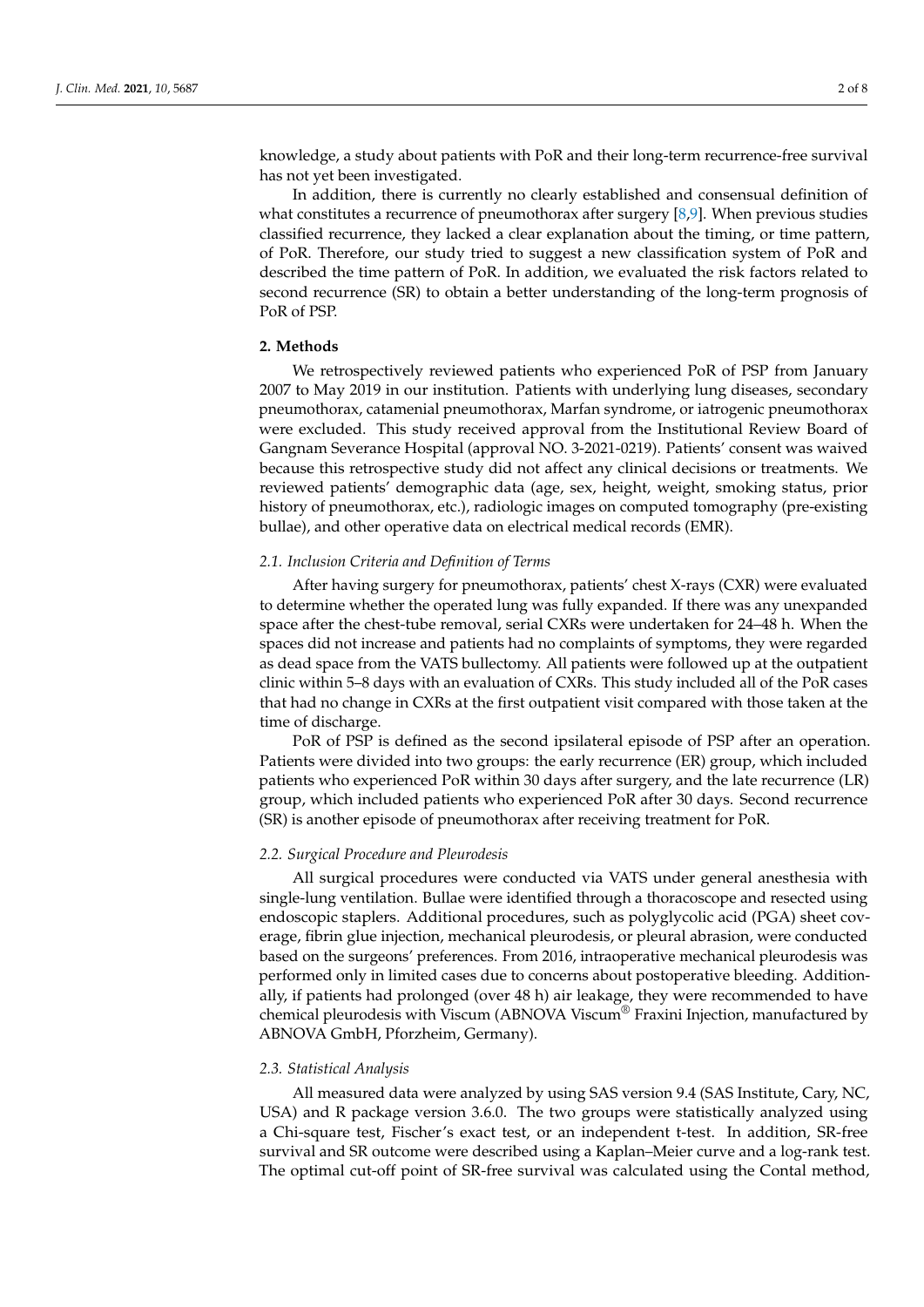O'Quigley's method, and the K-Adaptive Partitioning method. A *p*-value < 0.05 was defined as statistically significant. defined as statistically significant. tically significant.

## **3. Results**

During the study period, a total of 811 patients had 865 VATS bullectomies due **3. Results**  to PSP ( $n = 841$ ), secondary pneumothorax ( $n = 10$ ), catamenial pneumothorax( $n = 7$ ), and pneumothorax related to other genetic diseases ( $n = 7$ ). Of the 841 PSP cases, there and predicements related to other genere diseases (*n* = *1*). Of the 841 PSP cases, there were 77 (9.2%) PoR events after surgery (74 patients, but three patients had more than one bilateral recurrent pneumothorax occurrence that were counted as different events). Figure [1](#page-2-0) presents the frequency of PoR based on postoperative days. In total, we analyzed 77 (9.2%) cases of recurrence; 21 were ER, and 56 were LR. (9.2%) cases of recurrence; 21 were ER, and 56 were LR.  $1500$  presents the frequency of Portugal on postoperative days. In total, we analyze

<span id="page-2-0"></span>

*J. Clin. Med.* **2021**, *10*, x FOR PEER REVIEW 3 of 9

**Figure 1.** Frequency of postoperative recurrence (d: day; m: month; yr: year). **Figure 1.** Frequency of postoperative recurrence (d: day; m: month; yr: year).

Patients in the two groups were followed up for a similar period (mean follow-up Patients in the two groups were followed up for a similar period (mean follow-up duration: ER, 30.1  $\pm$  36.3 months; LR, 37.3  $\pm$  29.1 months;  $p = 0.372$ ). There were no statistically significant differences in terms of demographic factors (age, sex, smoking history, tically significant differences in terms of demographic factors (age, sex, smoking history, body-mass index, and serum albumin level), previous pneumothorax history (total lung body-mass index, and serum albumin level), previous pneumothorax history (total lung collapse at the first pneumothorax and prior contralateral pneumothorax before surgery), collapse at the first pneumothorax and prior contralateral pneumothorax before surgery), radiographic finding (the existence of bullae on a CT scan), and surgical procedures (multiple wedge resection, PGA sheet usage, pleural abrasion, and mechanical pleurodesis). tiple wedge resection, PGA sheet usage, pleural abrasion, and mechanical pleurodesis). However, the ER group had a significantly lower SR rate than the LR group (4.8% vs. However, the ER group had a significantly lower SR rate than the LR group (4.8% vs. 28.6%,  $p = 0.030$ ) (Tables [1](#page-3-0) and [2\)](#page-3-1).

Intraoperative mechanical pleurodesis was performed in 317 (36.6%) cases to lower Intraoperative mechanical pleurodesis was performed in 317 (36.6%) cases to lower the the recurrence rate during the entire study period. In this study population, 26 (33.8%) recurrence rate during the entire study period. In this study population, 26 (33.8%) cases cearience rate daring the chart stady period. In the state of political pleurodesis during the record received mechanical pleurodesis during the first VATS bullectomy. After the recurrence, the proportion of patients receiving pleurodesis during the second surgery was similar<br>the proportion of patients receiving pleurodesis during the second surgery was similar between the ER and LR groups (ER:  $3/6(50.0\%)$ , LR:  $6/19(31.6\%)$ ,  $p = 0.672$ ). Later, eight patients underwent a third surgery for SR, and of them, three patients (ER: 0/1 (0.0%),<br>*p. 2./7/1*2.0%), and a *third* surgery for the contract the patients (ER: 0/1 (0.0%), LR:  $3/7(42.9\%)$ ,  $p = 0.408$ ) received mechanical pleurodesis.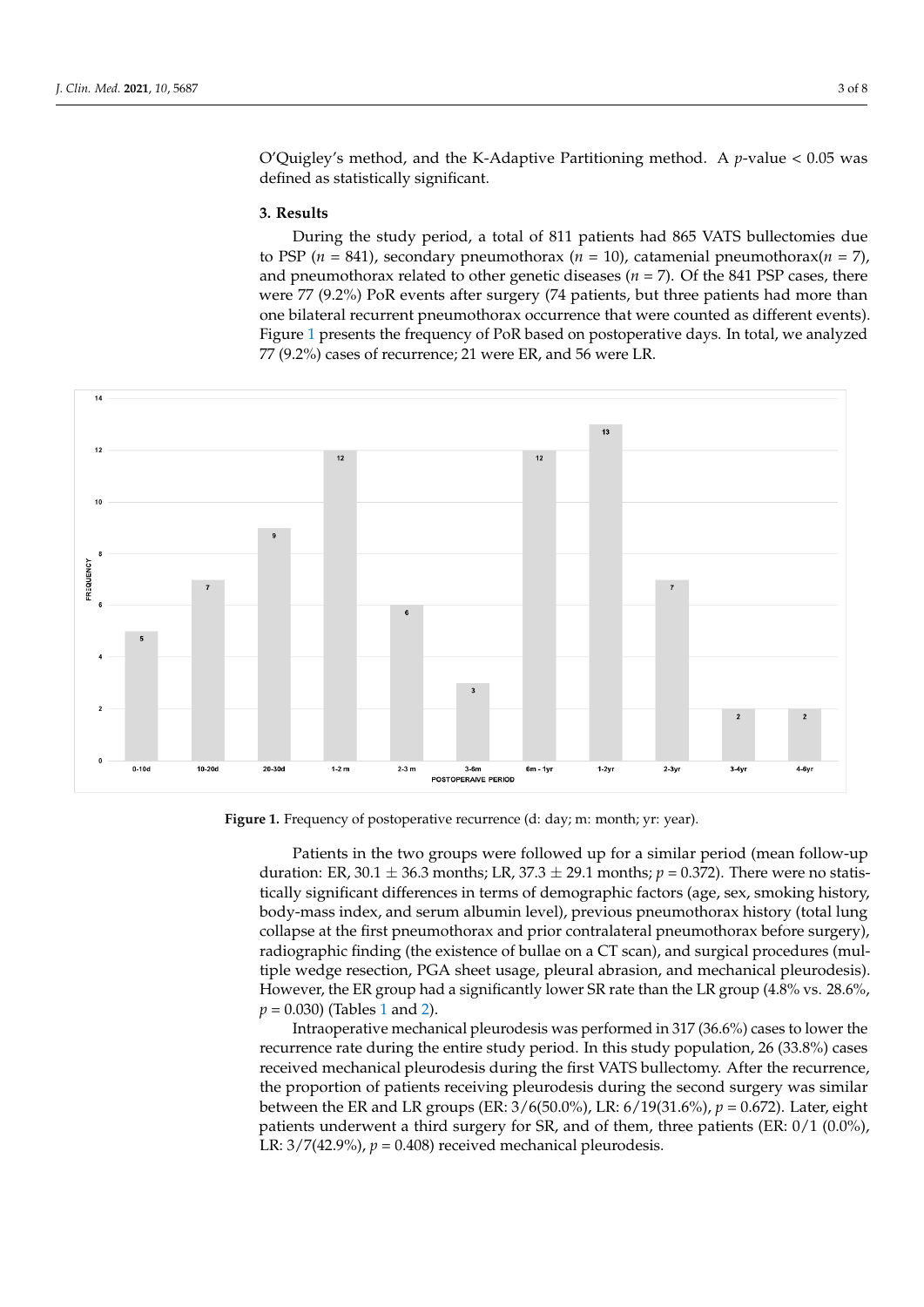| Variables                                                 | ER $(n = 21)$    | LR $(n = 56)$    | $p$ -Value   |
|-----------------------------------------------------------|------------------|------------------|--------------|
| Age, mean $\pm$ SD, years                                 | $23.2 \pm 10.9$  | $25.0 \pm 15.7$  | 0.636        |
| Gender, $N$ (%)                                           |                  |                  | 0.435        |
| Male                                                      | 20(95.2)         | 59 (87.5)        |              |
| Female                                                    | 1(4.8)           | 7(12.5)          |              |
| Smoking history, $N$ (%)                                  |                  |                  | 0.676        |
| N <sub>o</sub>                                            | 18(85.7)         | 51(91.1)         |              |
| Yes                                                       | 3(14.3)          | 5(8.9)           |              |
| BMI, mean $\pm$ SD, kg/m <sup>2</sup>                     | $19.48 \pm 2.54$ | $19.39 \pm 2.98$ | 0.910        |
| Serum albumin, mean $\pm$ SD, mg/dL                       | $4.83 \pm 0.32$  | $4.67 \pm 0.34$  | 0.079        |
| Total lung collapse episode, N (%)                        |                  |                  | >0.999       |
| No                                                        | 21 (100)         | 54 (96.4)        |              |
| Yes                                                       | 0(0)             | 2(3.6)           |              |
| Postoperative interval of recurrence, mean $\pm$ SD, days | $16.4 \pm 7.3$   | $416 \pm 439$    | $< 0.001$ ** |
| Definite bullae on CT, $N$ (%)                            |                  |                  | 0.298        |
| No                                                        | 2(9.5)           | 2(3.6)           |              |
| Yes                                                       | 19(90.5)         | 54 (96.4)        |              |
| History of contralateral                                  |                  |                  | 0.537        |
| pneumothorax, $N$ (%)                                     |                  |                  |              |
| No                                                        | 16(76.2)         | 46(82.1)         |              |
| Yes                                                       | 5(23.8)          | 10 (17.9)        |              |
| Multiple wedge resection, $N$ (%)                         |                  |                  | 0.511        |
| No                                                        | 16(76.2)         | 47 (83.9)        |              |
| Yes                                                       | 5(23.8)          | 9(16.1)          |              |
| PGA coverage, N (%)                                       |                  |                  | >0.999       |
| No                                                        | 2(9.5)           | 6(10.7)          |              |
| Yes                                                       | 19(90.5)         | 50 (89.3)        |              |
| Pleural abrasion, $N$ (%)                                 |                  |                  | 0.291        |
| No                                                        | 16(76.2)         | 49 (87.5)        |              |
| Yes                                                       | 5(23.8)          | 7(12.5)          |              |
| Mechanical pleurodesis, $N$ (%)                           |                  |                  | >0.999       |
| No                                                        | 14 (66.7)        | 37(66.1)         |              |
| Yes                                                       | 7(33.3)          | 19(33.9)         |              |
| Chest tube indwelling time, mean $\pm$ SD, days           | $2.95 \pm 1.72$  | $2.84 \pm 1.41$  | 0.769        |

<span id="page-3-0"></span>**Table 1.** Comparison of baseline characteristics between the early recurrence and late recurrence groups after surgery.

\*\* *p* < 0.001; ER: Early recurrence group; LR: Late recurrence group; SD: standard deviation; BMI: Body-mass index; CT: Computed tomography; PGA: polyglycolic acid.

<span id="page-3-1"></span>**Table 2.** Postoperative recurrence (PoR) management between the two groups.

| <b>Variables</b>                                                                          | ER Group $(n = 21)$                                          | LR Group $(n = 56)$ | <i>p</i> -Value |
|-------------------------------------------------------------------------------------------|--------------------------------------------------------------|---------------------|-----------------|
| Admission, $N$ $\left(\% \right)$                                                         |                                                              |                     | 0.430           |
| No.                                                                                       | 1(4.8)                                                       | 8 (14.3)            |                 |
| Yes                                                                                       | 20(95.2)                                                     | 48 (85.7)           |                 |
| Treatment methods, $N$ (%)                                                                |                                                              |                     | 0.351           |
| Conservative care                                                                         | 2(9.5)                                                       | 10(17.9)            |                 |
| Chest-tube insertion                                                                      | 13(61.9)                                                     | 27 (48.2)           |                 |
| Surgery                                                                                   | 6(28.6)                                                      | 19(33.9)            |                 |
| Hospital stay, mean $\pm$ SD, days                                                        | $4.10 \pm 2.15$                                              | $3.50 \pm 2.95$     | 0.415           |
| Second Recurrence, $N$ (%)                                                                |                                                              |                     | $0.030*$        |
| No                                                                                        | 20(95.2)                                                     | 40(71.4)            |                 |
| Yes                                                                                       | 1(4.8)                                                       | 16(28.6)            |                 |
| Follow-up period, mean $\pm$ SD, months<br>$\sim$ $\sim$ $\sim$ $\sim$ $\sim$ $\sim$<br>. | $30.1 \pm 36.3$<br>$\sim$ $\sim$ $\sim$ $\sim$ $\sim$ $\sim$ | $37.3 \pm 29.1$     | 0.372           |

 $* p < 0.05$ ; ER: Early recurrence; LR: Late recurrence; SD: Standard deviation.

Factors associated with SR were evaluated using univariate analyses. These factors included age, bullae on a CT scan, a prior contralateral pneumothorax event before surgery, body-mass index, multiple wedge resection, pleurodesis, and late recurrence. In univariate analyses, body-mass index and late recurrence with *p*-values of less than 0.1 were included in the multivariable analysis. The multivariable Cox proportional hazard analysis showed only late recurrence as a significant factor for SR rate (HR 7.957 (95% CI 1.043–60.673),  $p = 0.045$ ) (Table [3\)](#page-4-0). Moreover, we analyzed the data to find the optimal cut-off point of SR-free survival; it was determined to be 30 days (*p* = 0.0206) based on the Contal method and 23 days (*p* = 0.0062) based on O'Quigley's method. Figures [2](#page-4-1) and [3](#page-5-0) show the Kaplan–Meier SR-free survival curves with two different cut-off values.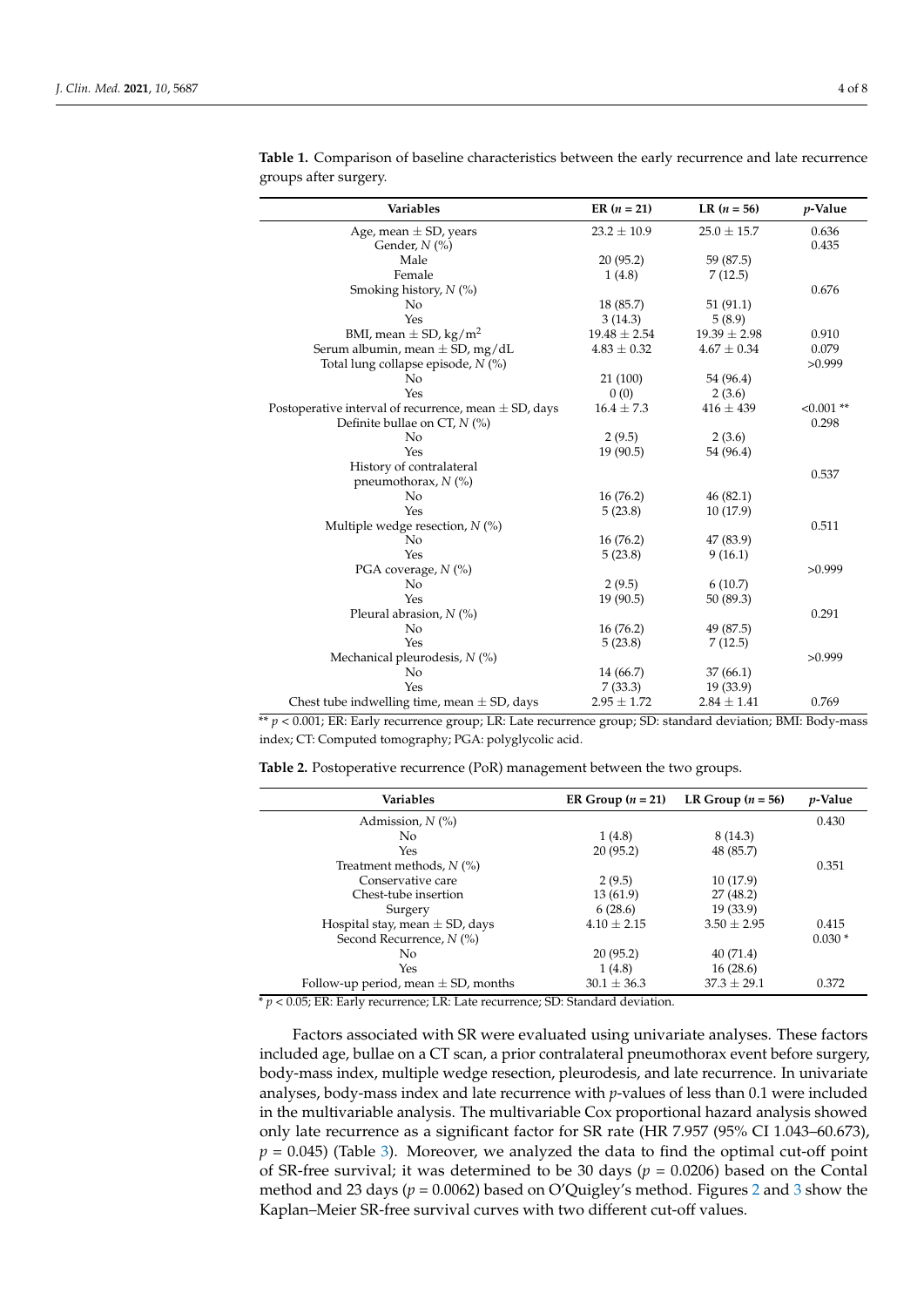| Variables                          |                             | Univariable Analysis |                             | Multivariable Analysis |  |
|------------------------------------|-----------------------------|----------------------|-----------------------------|------------------------|--|
|                                    | <b>HR (95%CI)</b>           | $p$ -Value           | <b>HR (95%CI)</b>           | $p$ -Value             |  |
| Age                                |                             |                      |                             |                        |  |
| <20 years                          | ref                         |                      |                             |                        |  |
| $\geq$ 20 years                    | 0.869<br>$(0.244 - 3.093)$  | 0.828                |                             |                        |  |
| Bullae on CT                       |                             |                      |                             |                        |  |
| No                                 | ref                         |                      |                             |                        |  |
| Yes                                | 1.901<br>$(0.103 - 35.091)$ | 0.666                |                             |                        |  |
| Contralateral pneumothorax history |                             |                      |                             |                        |  |
| No                                 | ref                         |                      |                             |                        |  |
| Yes                                | 0.859<br>$(0.246 - 2.997)$  | 0.812                |                             |                        |  |
| Body-mass index                    | 0.868<br>$(0.744 - 1.013)$  | 0.073                | 0.891<br>$(0.768 - 1.034)$  | 0.129                  |  |
| Pleurodesis <sup>¶</sup>           | 0.928<br>$(0.342 - 2.518)$  | 0.883                |                             |                        |  |
| Multiple wedge resection           |                             |                      |                             |                        |  |
| No                                 | ref                         |                      |                             |                        |  |
| Yes                                | 1.120<br>$(0.364 - 3.443)$  | 0.843                |                             |                        |  |
| Treatment for PoR                  |                             |                      |                             |                        |  |
| Others than surgery                | ref                         |                      |                             |                        |  |
| Surgery                            | 0.621<br>$(0.202 - 1.908)$  | 0.406                |                             |                        |  |
| Timing of recurrence               |                             |                      |                             |                        |  |
| Early recurrence                   | ref                         |                      |                             |                        |  |
| Late recurrence                    | 8.610<br>$(1.130 - 65.616)$ | $0.038*$             | 7.957<br>$(1.043 - 60.673)$ | $0.045*$               |  |

<span id="page-4-0"></span>**Table 3.** Risk factor analysis for second recurrence (SR).

\* *p* < 0.05; HR: Hazard ratio; CI: Confidence interval; CT: Computed tomography; PoR: Postoperative recurrence.¶ Mechanical and/or chemical(viscum) pleurodesis during the admission for the first VATS bullectomy.

<span id="page-4-1"></span>

**Figure 2.** Kaplan–Meier curve of early recurrence and late recurrence (cut-off: 30 days).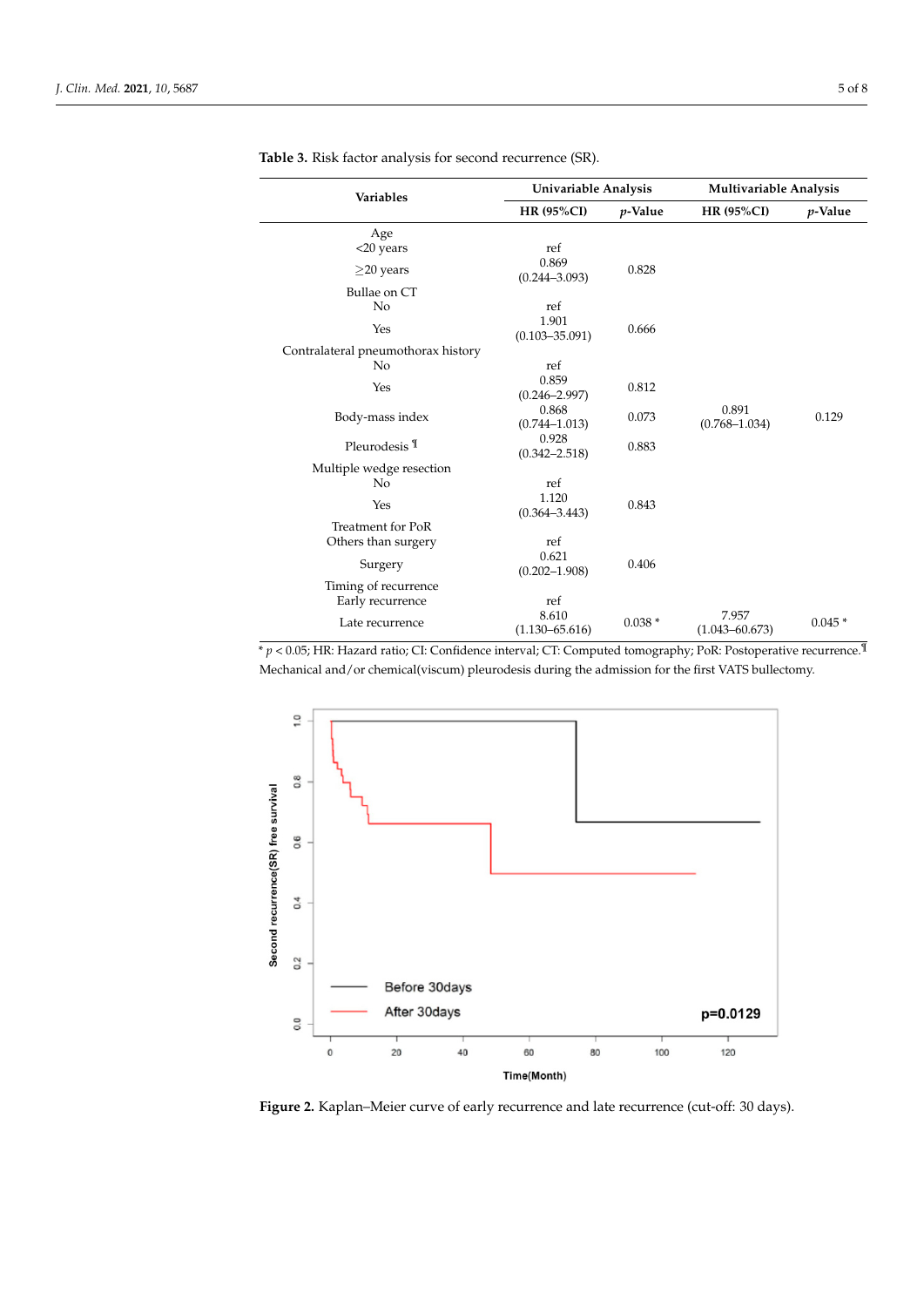



**Figure 3.** Kaplan–Meier curve of early recurrence and late recurrence (cut-off: 23 days). **Figure 3.** Kaplan–Meier curve of early recurrence and late recurrence (cut-off: 23 days).

# **4. Discussion**

<span id="page-5-0"></span> $1.0$ 

This study analyzed 77 cases of PoR and explained that the temporal patterns of recurrence might be predictive of SR. As we described in Figure [1,](#page-2-0) 27.3% (21/77) of the  $\overline{SP}$ currence of Front occurred within 50 days after stagery. This result is similar to the midirigs of Brophy et al., which showed that 26.3% (10/38) of PoR occurred within 30 days after surgery [8]. Moreover, patients in the ER group showed a better prognosis in terms of developing recurrent pneumothorax down the road than those in the LR group, and the period between surgery and recurrence played a significant prognostic factor.<br>The later than the group between showever and recurrence public definition of good group line. cases of PoR occurred within 30 days after surgery. This result is similar to the findings

recurrence of PSP. Brophy et al. described a "true" postoperative recurrence as an episode that occurs at least 15 days after surgery and classified repetitive pneumothorax within 15 days as a "prolonged air leak" [\[8\]](#page-7-0). Onuki et al. defined recurrence as an episode occurring at least 30 days after surgery and thought that recurrent events within the first<br>20 days after surgery we want of the stephents healing are seen [10]. On the sthemhand Han et al. considered any recurrence at any time after an operation to be PoR [\[7\]](#page-7-3), while Kim et al. considered a one-year mark as the cutoff to define early r[ecu](#page-7-4)rrence [11]. However, to the best of our knowledge, no study has evaluated the relationship between different clinical prognoses and the temporal patterns of recurrence after surgery. In our study, the ER group preumothorax events that occur within 30 days should be considered to be part of the healing process or as a result of air leakage, exudation, or lung detachment. Therefore, a 'true' PoR of pneumothorax could be defined as an episode occurring at least 30 days after To date, there has not been a clear consensus on the definition of postoperative 30 days after surgery were part of the staple-healing process [\[10\]](#page-7-2). On the other hand, Hsu showed a much better clinical prognosis with respect to SR; accordingly, early repetitive an operation due to its distinct clinical manifestations.

The mechanism of PSP has generally been suggested to be associated with the rupture of a subpleural bleb or bullae [\[12,](#page-7-5)[13\]](#page-7-6). Although not sufficient, a few studies suggested the neo-bullae genesis theory to explain PoR of PSP [\[10](#page-7-2)[,12\]](#page-7-5). Onuki et al. evaluated nine PoR cases (mean follow-up duration,  $869 \pm 542$  days) with CT, and seven of them had different types of neo-genetic bullae, which were found within 3 cm of the staple lines [\[10\]](#page-7-2). If we consider the time it takes for the neo-bullae to be formed, LR is thought to be more related to neo-bullae genesis. On the other hand, the cause of ER can be explained as a minor air leakage due to the healing process of surgical stapling sites [\[14\]](#page-7-7). Therefore, when PoR occurs in PSP patients, we might apply different treatment strategies depending on the timing of the PoR in the postoperative period. Conservative treatments, such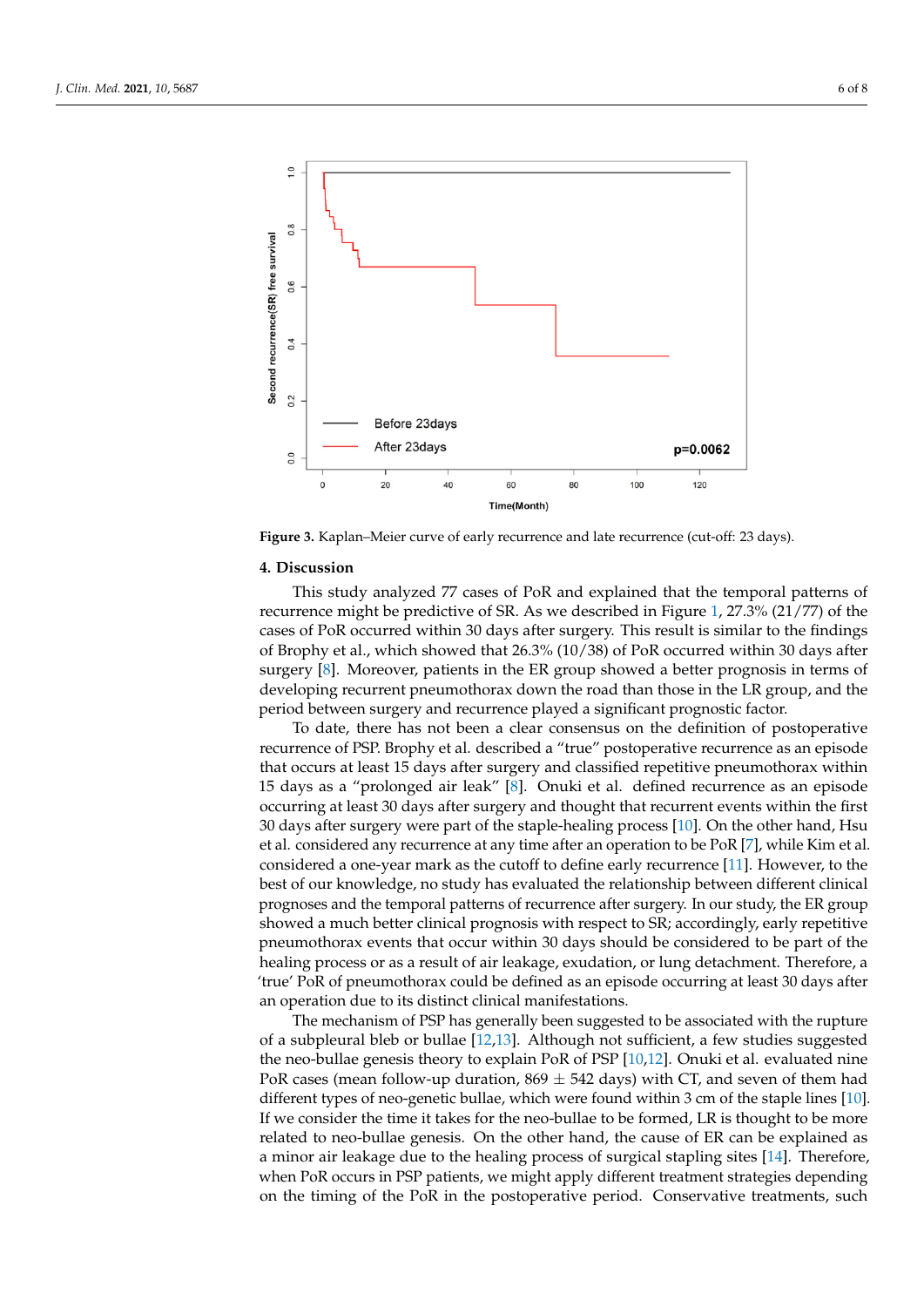as oxygen therapy, needle aspiration, or closed thoracostomy, can be applicable for ER patients. Nonetheless, further studies comparing the various treatments for both groups are warranted.

Meanwhile, many studies tried to find risk factors related to PoR of PSP in terms of demographic variables (age, gender, and smoking) [\[2](#page-6-2)[,15](#page-7-8)[,16\]](#page-7-9), pneumothorax history (large size of the first episode) [\[17\]](#page-7-10), radiological findings (presence of a bleb or bullae on CT and diaphragmatic tenting) [\[18](#page-7-11)[,19\]](#page-7-12), and surgical techniques (mechanical or chemical pleurodesis, vicryl mesh, and PGA coverage) [\[2](#page-6-2)[,4](#page-6-3)[,7\]](#page-7-3). Recently, several meta-analyses reported the benefits of PGA coverage [\[20\]](#page-7-13) and mechanical and chemical pleurodesis [\[21\]](#page-7-14). However, there was not much attention on the timing of PoR, and there was no risk analysis for SR. Our study showed that the SR rate was much higher in the LR group (28.6%, *p* < 0.05) compared with the ER group (4.8%). Moreover, according to our multivariable analysis, the temporal pattern—or the timing of recurrence—after surgery is an independent factor predicting SR. The cut-off values for SR were 30 days based on the Contal method and O'Quigley's method and 23 days based on the K-adaptive partitioning method. Due to limited evidence and inadequate understanding, at this time, of the natural processes of PoR, further studies considering the temporal aspects of PoR are warranted.

There are several limitations to this study. This is a non-randomized, retrospective, single-center study, and the number of cases is small. Multicenter prospective trials are needed to confirm our results.

In conclusion, patients who experienced PoR of PSP within 30 days showed a better prognosis than patients with late recurrent episodes. Therefore, temporal aspects should be considered in defining a 'true' PoR of PSP. Further randomized and prospective studies would be necessary to better understand and confirm the temporal effect on PoR.

**Author Contributions:** Conceptualization, W.W. and S.L.; Data curation, C.H.K., B.J.K. and S.H.S.; Formal analysis, W.W. and C.H.K.; Funding acquisition, none; Investigation, W.W., B.J.K. and C.H.K.; Methodology, C.H.K. and S.H.S.; Project administration, S.L., D.H.M. and D.-Y.K.; Resources, S.L. and D.-Y.K.; Software, W.W.; Supervision, S.L., D.H.M. and D.-Y.K.; Validation, W.W., C.H.K. and D.H.M.; Visualization, W.W. and B.J.K.; Writing—original draft, W.W. and C.H.K.; Writing—review and editing, W.W., B.J.K., D.H.M. and S.L. All authors have read and agreed to the published version of the manuscript.

**Funding:** This study has no funding support.

**Data Availability Statement:** The data underlying this article will be shared on reasonable request to the corresponding authors.

**Conflicts of Interest:** The authors declare no conflict of interest.

### **References**

- <span id="page-6-0"></span>1. Hirai, K.; Kawashima, T.; Takeuchi, S.; Usuda, J. Covering the staple line with a polyglycolic acid sheet after bullectomy for primary spontaneous pneumothorax prevents postoperative recurrent pneumothorax. *J. Thorac. Dis.* **2015**, *7*, 1978–1985. [\[CrossRef\]](http://doi.org/10.3978/j.issn.2072-1439.2015.11.23) [\[PubMed\]](http://www.ncbi.nlm.nih.gov/pubmed/26716036)
- <span id="page-6-2"></span>2. Cardillo, G.; Bintcliffe, O.J.; Carleo, F.; Carbone, L.; Di Martino, M.; Kahan, B.C.; Maskell, N.A. Primary spontaneous pneumothorax: A cohort study of VATS with talc poudrage. *Thorax* **2016**, *71*, 847–853. [\[CrossRef\]](http://doi.org/10.1136/thoraxjnl-2015-207976)
- <span id="page-6-1"></span>3. Hong, K.P.; Kim, K.; Kang, K.H. Staple line coverage with a polyglycolic acid patch and fibrin glue without pleural abrasion after thoracoscopic bullectomy for primary spontaneous pneumothorax. *Korean J. Thorac. Cardiovasc. Surg.* **2016**, *49*, 85–91. [\[CrossRef\]](http://doi.org/10.5090/kjtcs.2016.49.2.85) [\[PubMed\]](http://www.ncbi.nlm.nih.gov/pubmed/27066431)
- <span id="page-6-3"></span>4. Min, X.; Huang, Y.; Yang, Y.; Chen, Y.; Cui, J.; Wang, C.; Liu, J.; Wang, J. Mechanical pleurodesis does not reduce recurrence of spontaneous pneumothorax: A randomized trial. *Ann. Thorac. Surg.* **2014**, *98*, 1790–1796. [\[CrossRef\]](http://doi.org/10.1016/j.athoracsur.2014.06.034)
- 5. Ng, C.; Maier, H.T.; Kocher, F.; Jud, S.; Lucciarini, P.; Öfner, D.; Schmid, T.; Augustin, F. VATS partial pleurectomy versus VATS pleural abrasion: Significant reduction in pneumothorax recurrence rates after pleurectomy. *World J. Surg.* **2018**, *42*, 3256–3262. [\[CrossRef\]](http://doi.org/10.1007/s00268-018-4640-8)
- 6. Fujiwara, T.; Tanaka, K.; Toyoda, T.; Inage, T.; Sakairi, Y.; Ishibashi, F.; Suzuki, H.; Nakajima, T.; Yoshino, I. Risk factors of postoperative recurrence of primary spontaneous pneumothorax. *J. Thorac. Dis.* **2020**, *12*, 6458–6465. [\[CrossRef\]](http://doi.org/10.21037/jtd-20-2436)